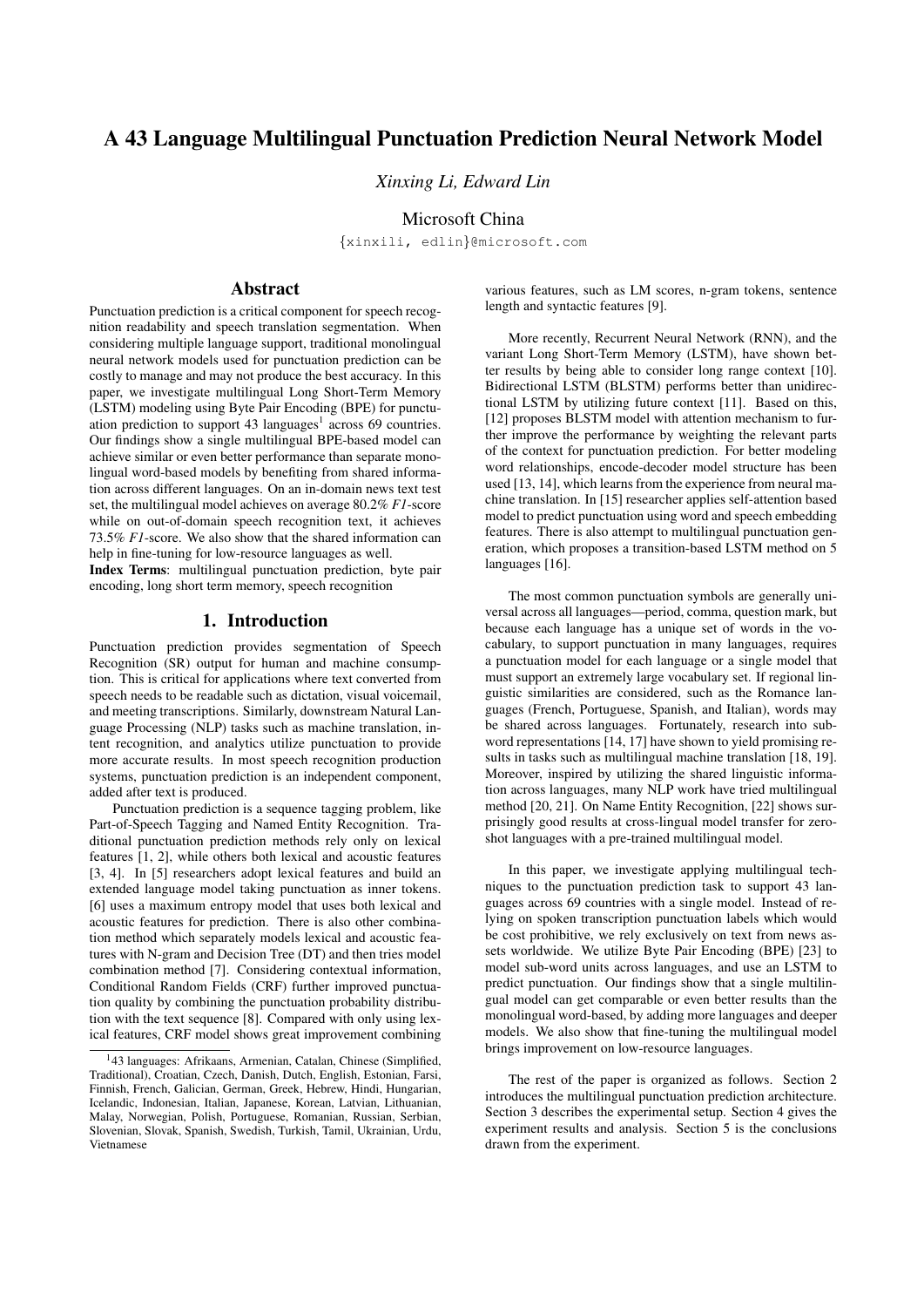## 2. Multilingual Punctuation Architecture

In this section we describe the 2 main components of our architecture, BPE and LSTM, and an overview of our multilingual model.

### 2.1. Multilingual BPE

BPE is a data compression technique to represent words in smaller units to reduce overall vocabulary size and word sparsity by sharing the same sub-word units between different words. In BPE model training, characters are paired according to the highest frequency, treated as a new char and merging continuous until the targeted vocabulary size is achieved. In our multilingual work, we adopt the public multilingual BPE model, MultiBPEmb<sup>2</sup>[24], which is trained with 275 languages wikipedia data, which covers all the languages in our punctuation model.

To evaluate the efficacy of the BPE model we analyzed a set of similar languages, French, Italian and Spanish, to understand how much overlap exists between them. After encoding the 3 languages' training data with MultiBPEmb, French has 23.6k unique tokens, Italian has 24.3k and Spanish has 22.9k. We calculate the overlap percent of the 3 languages, here is the overlap percent,

> $Spanish \cap (French \cup Italian) = 93.2\%$  $French \cap (Italian \cup Spanish) = 95.4\%$  $Italian \cap (French \cup Spanish) = 95.8\%$

The overlap percent shows that each of these languages are closely related. From the overlap percent we can believe that MultiBPEmb is able to help us explore the shared sub-words across languages.

### 2.2. LSTM with shift

We adopt LSTM to perform the sequence labeling task, because it combines the benefit of lower resource utilization when compared to BLSTM or encoder-decoder models but still provides high accuracy.

To improve accuracy, we want the benefit of looking ahead a few BPE tokens in order to utilize the future context to help prediction as BLSTM is able to, so we added a token shift with LSTM model. Suppose *shift=2*, we will append 2 special tokens  $\langle$ PAD $\rangle$  at the end of text sequence and add 2  $\langle$ PAD $\rangle$  before the punctuation sequence, then we re-align the text and punctuation sequence and feed into the LSTM model. In this way, the model can lookahead some future tokens.

In [11], punctuation has shown improvements with *shift=1*. In our Mandarin Chinese monolingual experiment, LSTM with *shift=3* has around 2% *F1-score* gap with BLSTM model, without *shift* the gap increases to 15%.

#### 2.3. Model structure

The complete illustration of our multilingual model is shown in Figure 1. Our prediction labels include comma, period, question mark and  $\varnothing$  representing no punctuation.

Our method is language independent, so we don't pass any language information into either BPE component or LSTM model. After multilingual BPE, words are split into BPE tokens. We remove the word boundary tag attached by MultiBPEmb to further decrease the token size. The punctuation is only placed



Figure 1: *Illustration of multilingual model*

after the last BPE token of the word, other inner tokens are labelled with ∅. We don't adopt pre-trained embedding vectors for the BPE tokens and the embedding layer is trained together with the LSTM layer.

## 3. Experimental Setup

## 3.1. Data

We utilize 43 languages news text across 69 countries as training data. Among these languages, only Chinese (Traditional, Simplified) and Japanese are non-spacing language. For the non-spacing languages, BPE also plays the role of word breaking. We do some pre-process on the data, like replacing semicolon with comma, replacing exclamation mark, ellipsis with period, converting all digits to "0".

The training set contains 545.7M sentences. The training set is unbalanced, we get much data of English, Spanish, French, German, and so on, while for Afrikaans, Galician, Icelandic, Tamil and Urdu, we don't get much data.

Table 1: *Avg statistics in test set*

| <b>Token</b>      | <b>News</b> | <b>SR</b> text |
|-------------------|-------------|----------------|
| <b>BPE</b> tokens | 84.8        | 21.4           |
| comma             | 3.47        | 1.3            |
| period            | 2.46        |                |
| question          | 0.22.       | 0.31           |

We use two kinds of data to evaluate our model, in-domain news test set to test our model in the same condition in which the model is trained, and another out-of-domain SR text set to test how the model generalizes to speech data. The news test set covers all the 43 languages, but the SR test set only contains data from 10 of the languages<sup>3</sup>. We collect SR text set from the recognition results of TV show, simulated voice-mail and simulated dictation audios with low word error rate. We label the text with punctuation while providing audio to listen to. Each sentence is annotated by 3 annotators, the inter-annotator agreement is 2. The news test set contains 1.678M sentences while

<sup>2</sup>https://github.com/bheinzerling/bpemb

<sup>&</sup>lt;sup>3</sup> SR test set: Chinese(Simplified), English, German, French, Hindi, Italian, Japanese, Portuguese, Russian, Spanish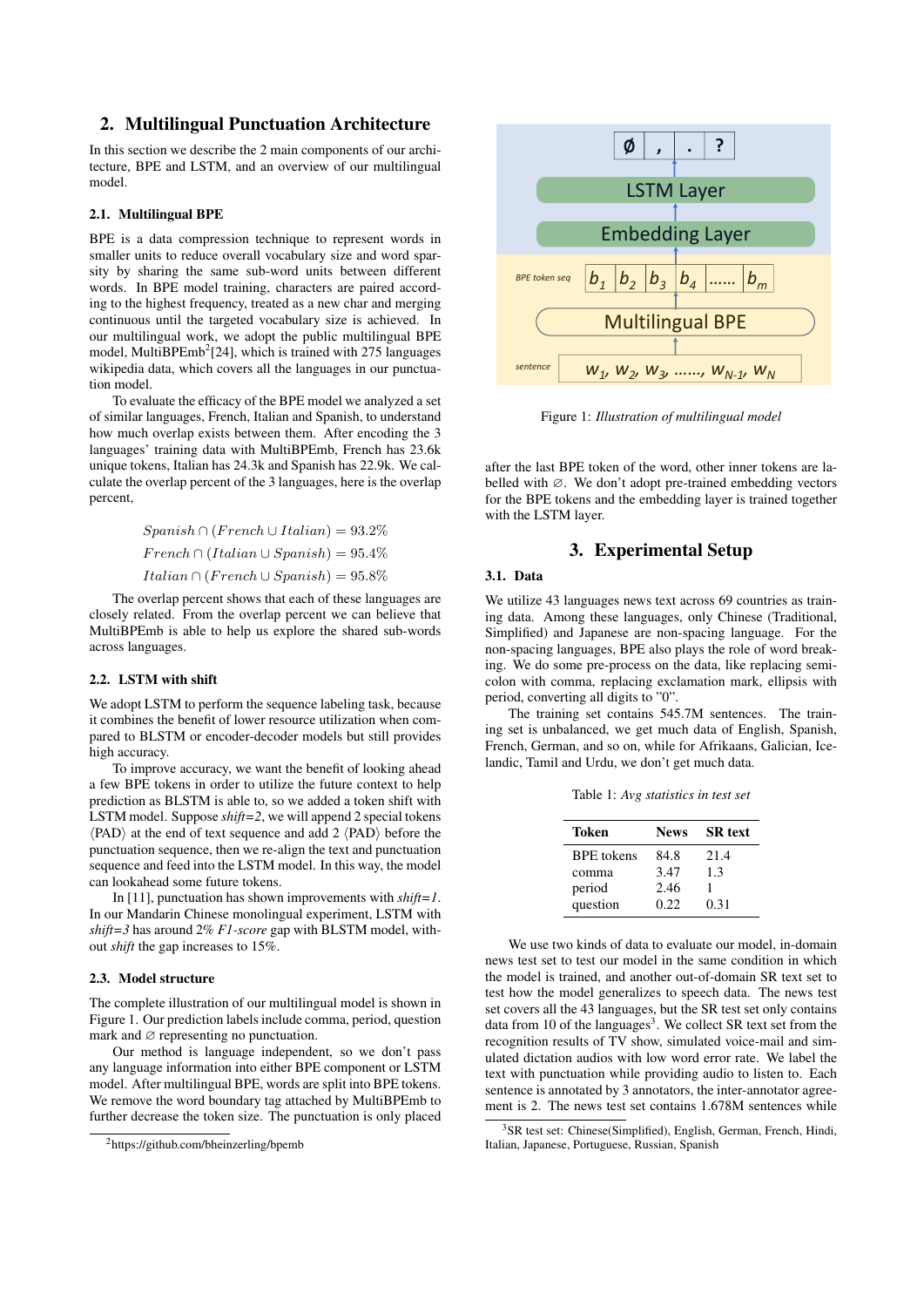SR test set contains 29.3K sentences. Table 1 shows the comparison of the average count in each sentence between news and SR test set, from which we can see news data is much longer and has more comma and period, while less question mark. Training data has the same distribution as the news test text. Besides this, SR text also has a spoken expression style unique to news, like filler words, or spoken repetition which also can influence the punctuation prediction.

#### 3.2. Model

After BPE, we totally have 133K BPE tokens. The embedding layer is 256 dims, we trained 1, 2 and 4 layers LSTM model with 1024 nodes each layer separately. We also trained monolingual word-based model for the 10 languages as baseline, which had 1 layer with 1024 nodes. We set *shift=4* for word model and *shift=8* for BPE model empirically, as BPE token is smaller unit. The model is trained with PyTorch<sup>4</sup>.

#### 3.3. Metrics

We use Precision, Recall and *F1*-score to evaluate the model performance, and we distinguish the period and question mark whether they occur in the middle of sentence or at the end.

## 4. Experimental Results

#### 4.1. Romance languages

Our first multilingual experiment examines word and BPEbased on 4 Romance languages: French, Italian, Spanish and Portuguese. We trained a 3 language multilingual model with the first 3 languages, and we take Portuguese as a low-resource language and fine-tune with the multilingual model. The training set contains 25M sentences, and we take 10K sentences of each language as test set.

Table 2: *F1-score of the Romance language*

| Language | word-based | MonoBPE | <b>MultiBPE</b> |
|----------|------------|---------|-----------------|
| French   | 76.4%      | 73.8%   | 76.1%           |
| Italian  | 66.8%      | 63.5%   | 67.1%           |
| Spanish  | 81.9%      | 81.0%   | 81.7%           |

Table 2 shows the word-based, monolingual BPE and multilingual BPE model *F1*-score of the 3 languages. The multilingual BPE model *F1*-score is similar to the word-based model, while monolingual BPE model has 2.3%, 3.6% and 0.7% gap on the 3 languages compared with multilingual BPE model. The results show that while BPE performs worse than word, adding additional languages to the model makes up for the difference because of the shared knowledge the model learns.

Next we adapted the 3 language multilingual BPE model with Portuguese data, treating it like a low resource language. What needs to be pointed out is that the overlap percent of Portuguese BPE token with the union of the 3 languages is 97.6%. We increase the training data size, observing the *F1*-score and comparing it with a model trained with only Portuguese data. As shown in Figure 2, the most obvious thing is that *F1*-score gets greatly improved along with the increase of data size, both for adapted model and that from zero. Secondly, the model from zero always has around 2% *F1*-score gap compared with the

adapted multilingual model, which highlights that Portuguese is able to benefit from the relationship to the other 3 languages.



Figure 2: *Trend of Portuguese F1-score with data size*

#### 4.2. 43 Language experiment result

After the experiment with the Romance languages, we expand our experimentations to 43 languages and varied the number of layers to capture the improvement from deeper models.

#### *4.2.1. In-domain News Test Set*

Table 3 presents the in-domain results on 43 languages news test set. Precision, recall and *F1*-score on all the punctuation increases with a deeper model. When the model goes from 1 layer to 2 layers, the overall *F1*-score improves from 76.1% to 78.1%, and increases from 78.1% to 80.2% when model goes from 2 layers to 4 layers. In Total we obtain 4.1% absolute gain on overall *F1*-score from 1 layer to 4 layers.

We also can find that all the 3 models generate high precision and low recall. From the perspective of user experience, it is more friendly, as incorrect sentence breaking is more harmful for reading. We observe that deeper model has more improvement on recall than precision, from 71.8% to 77.2% on recall, while precision improved from 81.0% to 83.4%.

### *4.2.2. Out-of-domain Speech Test Set*

Table 4 shows the results on out-of-domain SR text test set, where we compare the BPE-based multilingual models with the word-based monolingual baseline model of the 10 languages. From the table we can see that all the 3 multilingual models perform better than the monolingual word-based model. 1 layer model has the same depth with the monolingual models, and it gets 1.2% gain, 4 layer model improves 2.3% *F1*-score compared with the baseline. The results show that language text sharing benefits punctuation prediction of a single language. We believe although the training and test data source differ, the added languages make the multilingual model more robust to content style variation.

When examining individual punctuation symbols, we observe that monolingual model performs better than multilingual model on end-of-text punctuation, while multilingual model performs a little better on middle-text punctuation.

Another finding is that unlike the in-domain news test, improvement is not obvious on the out-of-domain test set as stacking more layers does not get much more improvement from 1 layer to 2 layers. 4 layer model has 1.1% gain over 1 layer model.

<sup>4</sup>https://github.com/pytorch/pytorch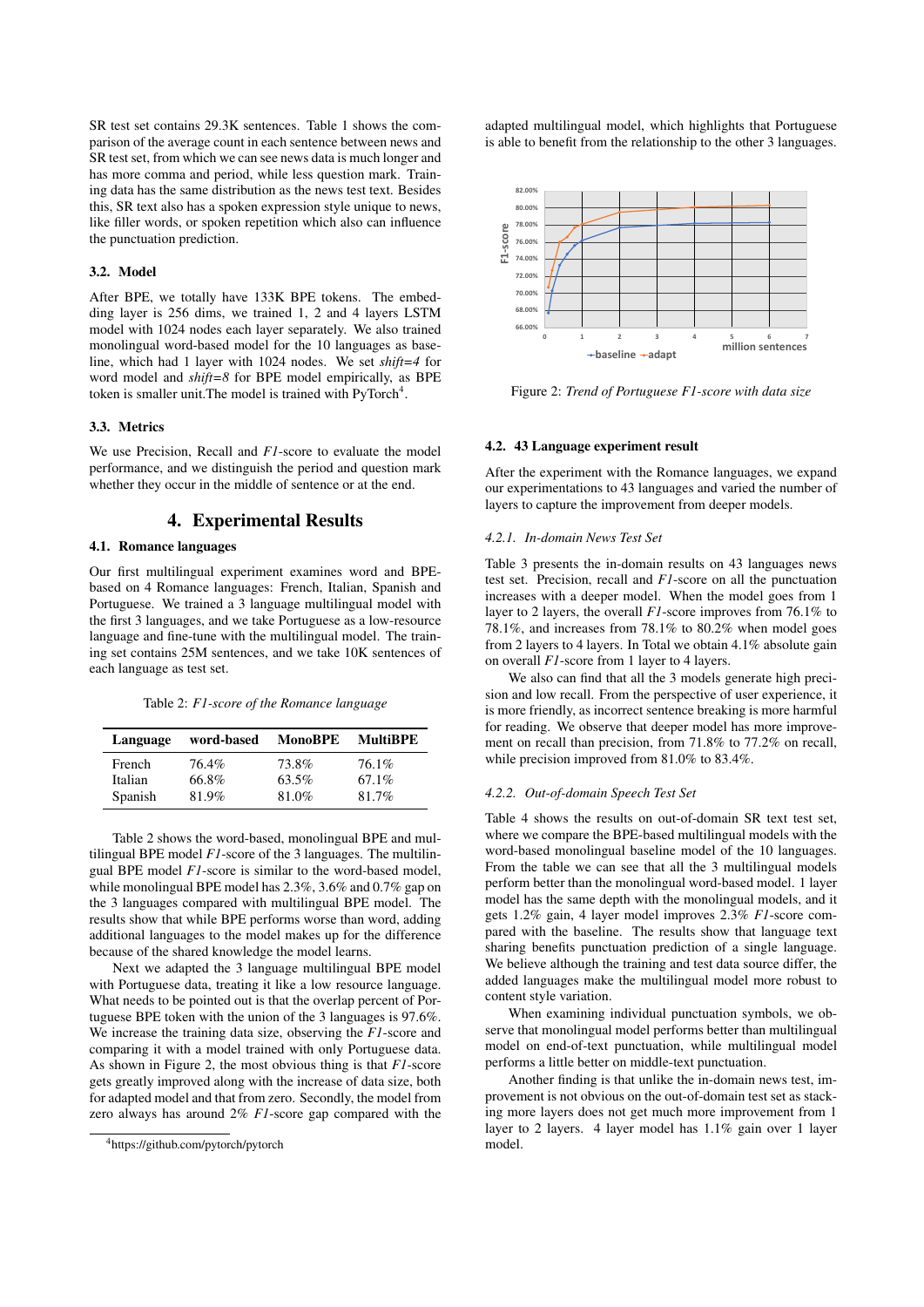Table 3: *Punctuation results on 43 language news test set*

| <b>Punctuation</b> |       | 1-LSTM |                |       | 2-LSTM |         | 4-LSTM |       |          |  |
|--------------------|-------|--------|----------------|-------|--------|---------|--------|-------|----------|--|
|                    | Rec.  | Pre.   | $\mathit{F}_1$ | Rec.  | Pre.   | $F_{1}$ | Rec.   | Pre.  | $F_{1}$  |  |
| comma              | 67.0% | 77.9%  | 72.1%          | 70.3% | 78.7%  | 74.3%   | 72.7%  | 80.2% | 76.3%    |  |
| mid-period         | 70.3% | 77.8%  | 73.9%          | 73.8% | 79.9%  | 76.8%   | 77.1%  | 81.9% | 79.5%    |  |
| mid-question       | 53.9% | 70.0%  | 60.9%          | 59.4% | 72.5%  | 65.3%   | 64.1%  | 75.8% | 69.5%    |  |
| end-period         | 94.4% | 97.1%  | 95.7%          | 93.4% | 97.4%  | 95.4%   | 95.7%  | 97.8% | 96.7%    |  |
| end-question       | 75.7% | 90.1%  | 82.3%          | 78.2% | 90.9%  | 84.1%   | 81.0%  | 91.4% | 85.9%    |  |
| Overall            | 71.8% | 81.0%  | $76.1\%$       | 0.745 | 82.0%  | 78.1%   | 77.2%  | 83.4% | $80.2\%$ |  |

Table 4: *Punctuation results on 10 language SR text test set*

| <b>Punctuation</b> | word model |       |          | 1-LSTM |       |          | 2-LSTM   |       |          | 4-LSTM   |       |          |
|--------------------|------------|-------|----------|--------|-------|----------|----------|-------|----------|----------|-------|----------|
|                    | Rec.       | Pre.  | F1       | Rec.   | Pre.  | F1       | Rec.     | Pre.  | F1       | Rec.     | Pre.  | F1       |
| comma              | 61.2%      | 64.9% | 63.0%    | 65.9%  | 65.2% | 65.5%    | 67.3%    | 64.9% | 66.1%    | 68.6%    | 65.6% | 67.1%    |
| mid-period         | 38.1%      | 39.1% | 38.6%    | 32.3%  | 52.5% | 40.0%    | 34.4%    | 52.3% | 41.5%    | $36.1\%$ | 52.9% | 42.9%    |
| mid-question       | 60.4%      | 48.0% | 53.4%    | 59.3%  | 53.3% | 56.2%    | 62.8%    | 52.8% | 57.4%    | 62.8%    | 52.6% | 57.2%    |
| end-period         | 93.8%      | 93.9% | 93.9%    | 92.9%  | 92.3% | 92.6%    | 92.6%    | 92.5% | 92.5%    | 92.9%    | 93.0% | 93.0%    |
| end-question       | 87.0%      | 81.9% | 84.4%    | 81.9%  | 78.6% | 80.2%    | 83.0%    | 78.1% | 80.5%    | 84.5%    | 79.1% | 81.7%    |
| Overall            | 70.5%      | 71.8% | $71.2\%$ | 71.5%  | 73.2% | $72.4\%$ | $72.5\%$ | 72.9% | $72.7\%$ | 73.6%    | 73.4% | $73.5\%$ |

Compared with the in-domain results in Table 3, there is an expected accuracy gap of the same model between in-domain and out-of-domain test set. 1 layer model gap is 3.7%, 2 layer model is 5.4% and 4 layer is 6.7% between in-domain and outof-domain. The gap is reasonable considering the difference between news article and spoken text style. News article is more formal, while spoken text is more casual. Another difference is that it's more natural to use punctuation while writing a news article, so the punctuation usage is more accurate, comparing in SR text the punctuation can be ambiguous and subjective.

#### *4.2.3. Error analysis*

To better understand the multilingual model performance, we analyze the out-of-domain confusion matrix. Figure 3 presents the result of 4 layers' model on the SR text test set. We see that actual comma has 0.25 that is predicted as null, and 0.43 middle period is predicted as comma. Considering from user perception, these 2 kinds of errors are less harmful for reading and understanding: 1) comma and period both play the role of sentence breaking, and 2) comma usually represents a pause, sometimes it will be ignored in spoken text.

The errors that do have a larger effect are null and period, as period usage is less ambiguous and can change the meaning of a sentence if incorrectly added or missed. If we add a period where no punctuation should exist or label a null when period should exist, it is more harmful for reading and understanding.

Another shortcoming is the prediction of question mark. In oral expression, interrogative sentences are usually accompanied by changes in tone, especially for the short phrases. It is hard to process by the model for lack of acoustic features.

## 5. Conclusion

This paper presents a 43 language multilingual method for punctuation prediction, which utilizes multilingual BPE to exploit the shared sub-words and uses a shifted LSTM model to model the sequential information across languages to predict punctuation. The multilingual model shows better performance compared with several monolingual models by sharing linguistic knowledge across languages. Moreover, fine-tuning the mul-



Figure 3: *Confusion matrix of 4 layers' model on SR test set*

tilingual model also shows expected benefit for low-resource languages.

For future work, we will continue to expand to more locales. We intend on building out a pre-trained multilingual language model introducing self-unsupervised training, then finetune the model on the punctuation prediction task.

## 6. Acknowledgements

The work gets lots of help from other people. Thanks our colleagues Shawn Chang, Piyush Behre and William Gale for instruction and providing tools, also thanks our partner Xiang Li for the help on experiment.

## 7. References

- [1] A. Gravano, M. Jansche, and M. Bacchiani, "Restoring punctuation and capitalization in transcribed speech," in *2009 IEEE International Conference on Acoustics, Speech and Signal Processing*. IEEE, 2009, pp. 4741–4744.
- [2] D. Zhang, S. Wu, N. Yang, and M. Li, "Punctuation prediction with transition-based parsing," in *Proceedings of the 51st Annual*